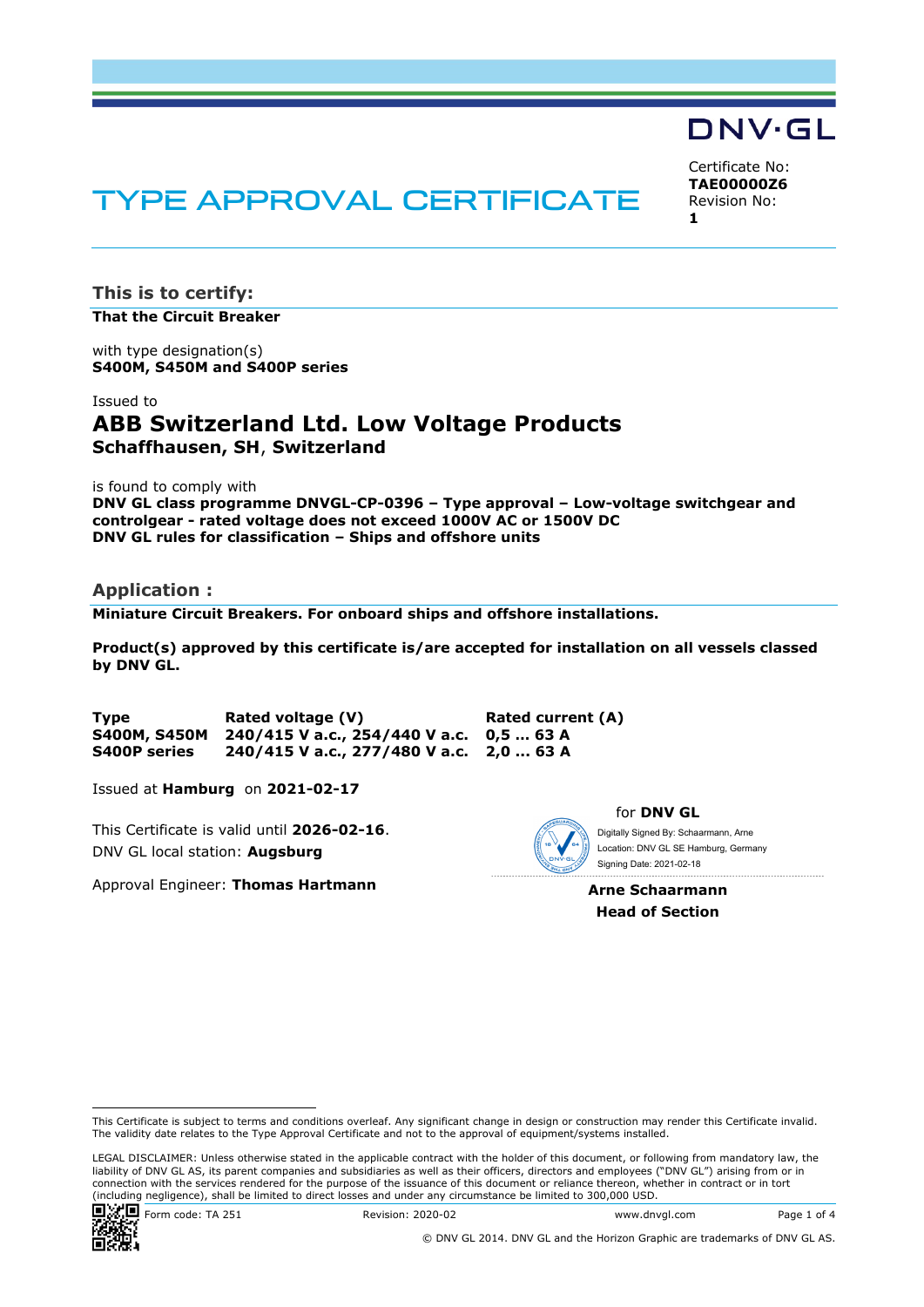Job Id: **262.1-020980-2**  Certificate No: **TAE00000Z6** Revision No: **1** 

## **Product description**

Miniature Circuit Breakers with the following type designations:

Series S400 for connecting on Smissline system and S450 for connecting on Top hat rail acc. to IEC 60715. Can be equipped with auxiliary contact HK4… and signal contact SK4..

Type S401M - single pole Type S402M - double pole Type S403M - three pole Type S401M -..NP - single pole + E E E Example 1 E: Fully protected Neutral Type S403M -..NP - three pole + E

| Tripping characteristics:     | C/K                               |                        |
|-------------------------------|-----------------------------------|------------------------|
| Rated operation voltage (AC)  | 277 (IT-net) & 254/440 V *        |                        |
| Rated impulse voltage         | 4 kV                              |                        |
| Frequency                     | 50/60 Hz                          |                        |
| Rated current                 | $0.5 - 63$ A                      |                        |
| Breaking capacity 415 V (Ics) | $0.5 - 16$ A:<br>15 <sub>kA</sub> | $20 - 63$ A:<br>7,5 kA |
| Breaking capacity 415 V (Icu) | 25 kA<br>$0.5 - 16$ A:            | 15 kA<br>$20 - 63$ A:  |
| Making capacity 415 V (Icm)   | $0.5 - 16$ A: 52,5 kA             | $20 - 63$ A:<br>30 kA  |
| Breaking capacity 440 V (Ics) | $0.5 - 16$ A:<br>6 kA             | $20 - 63$ A:<br>3 kA   |
| Breaking capacity 440 V (Icu) | $0.5 - 16$ A:<br>15kA             | $20 - 63$ A:<br>6 kA   |
| Making capacity 440 V (Icm)   | $0.5 - 16$ A:<br>30 kA            | $20 - 63$ A:<br>9 kA   |
| Power factor                  | According to IEC 60947-1          |                        |

Type S401P - single pole Type S402P - double pole Type S403P - three pole Type  $S401P$  -..NP - single pole + E E Example 1 E: Fully protected Neutral Type  $S403P$  -..NP - three pole + E

| Tripping characteristics:      | B/C/K                      |                  |              |       |            |         |
|--------------------------------|----------------------------|------------------|--------------|-------|------------|---------|
| Rated operation voltage (AC)   | 277 (IT-net) & 277/480 V * |                  |              |       |            |         |
| Rated impulse voltage          | 4 kV                       |                  |              |       |            |         |
| Frequency                      | 50/60 Hz                   |                  |              |       |            |         |
| Rated current                  | $2.0 - 63$ A               |                  |              |       |            |         |
| Breaking capacity 415 V (Ics)  | $2 - 16$ A:                | 20 kA            | $20 - 40$ A: | 15 kA | $50-63$ A: | 7.5 kA  |
| Breaking capacity 415 V (Icu)  | $2 - 16$ A:                | 40 kA            | $20 - 40$ A: | 30 kA | $50-63$ A: | 20 kA   |
| Making capacity 415 V (Icm)    | $2 - 16$ A:                | 84 kA            | $20-40$ A:   | 63 kA | $50-63$ A: | 40 kA   |
| Breaking capacity 480 V (Ics)  | $2 - 16$ A:                | 10 <sub>kA</sub> | $20 - 40$ A: | 5 kA  | $50-63$ A: | 2.5 kA  |
| Breaking capacity 480 V (Icu)  | $2 - 16$ A:                | 20 kA            | $20 - 40$ A: | 15 kA | $50-63$ A: | 5 kA    |
| Making capacity<br>480 V (Icm) | $2 - 16$ A:                | 40 kA            | $20 - 40$ A: | 30 kA | $50-63$ A: | 7.65 kA |
| Power factor                   | According to IEC 60947-1   |                  |              |       |            |         |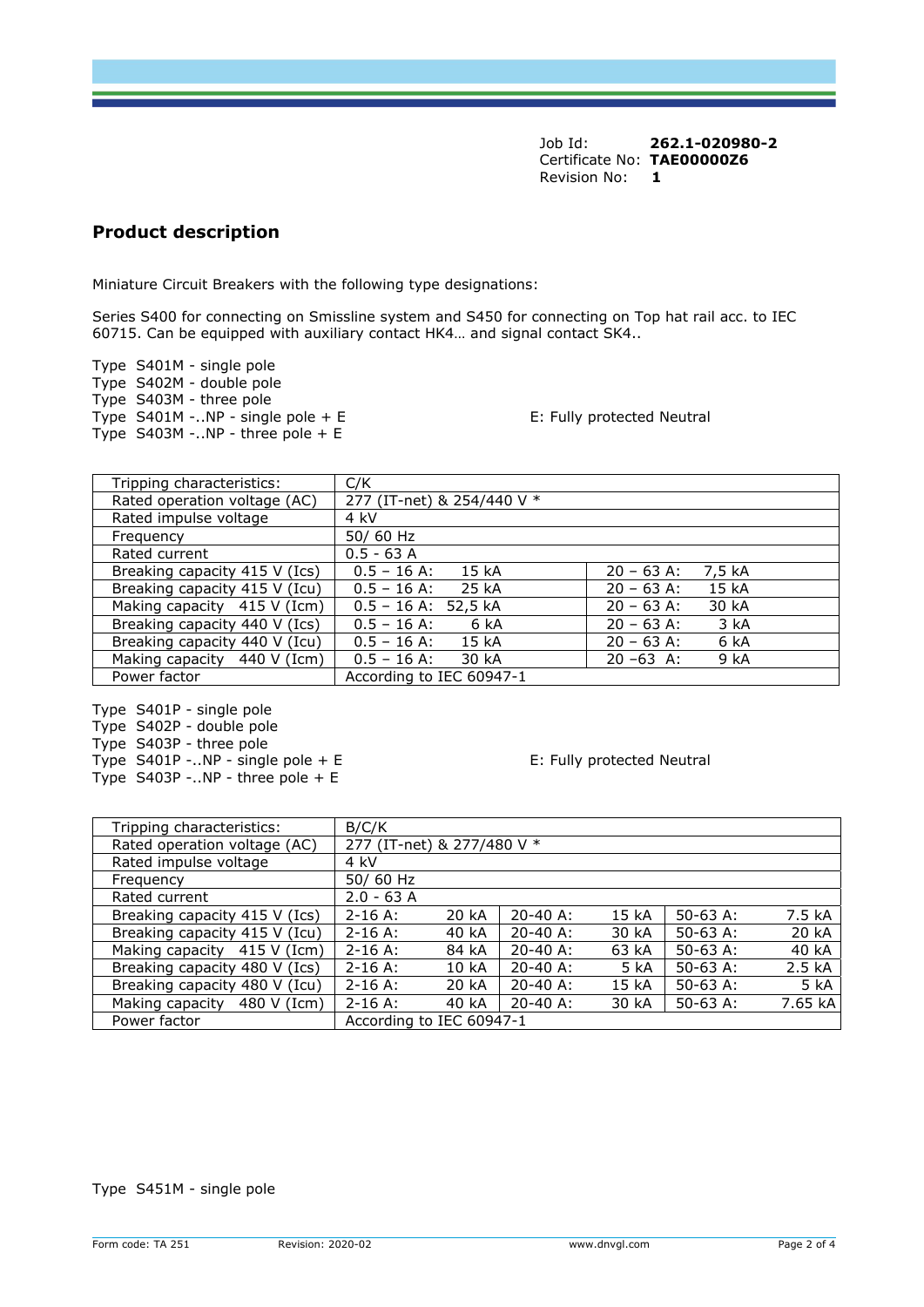Job Id: **262.1-020980-2**  Certificate No: **TAE00000Z6** Revision No: **1** 

Type S452M - double pole Type S453M - three pole Type  $S453M$ -...NP - three pole + E

| Tripping characteristics:     | C/K                                                       |
|-------------------------------|-----------------------------------------------------------|
| Rated operation voltage (AC)  | 277 (IT-net) & 254/440 V *                                |
| Rated impulse voltage         | 4 kV                                                      |
| Frequency                     | 50/60 Hz                                                  |
| Rated current                 | 0.5 - 63 A trip. char. C                                  |
| Breaking capacity 415 V (Ics) | 15kA<br>$0.5 - 16$ A:<br>$20 - 63$ A:<br>7.5 kA           |
| Breaking capacity 415 V (Icu) | 25 kA<br>15kA<br>$0.5 - 16$ A:<br>$20 - 63$ A:            |
| Making capacity 415 V (Icm)   | $0.5 - 16$ A: 52,5 kA<br>$20 - 63$ A:<br>30 kA            |
| Breaking capacity 440 V (Ics) | $0.5 - 16$ A:<br>3 kA<br>6 kA<br>$20 - 63$ A:             |
| Breaking capacity 440 V (Icu) | 15 <sub>kA</sub><br>$20 - 63$ A:<br>6 kA<br>$0.5 - 16$ A: |
| Making capacity 440 V (Icm)   | $0.5 - 16$ A:<br>30 kA<br>$20 - 63$ A:<br>9 kA            |
| Power factor                  | According to IEC 60947-1                                  |

\* Suitable in a directly earthed 254/440 V system, see under application limitation.

### **Application/Limitation**

With  $U_{\text{imp}} = 4$  kV it can be used in a IT net up to 277 V. It can be used in directly earth systems up to 254/440 V for the series S400M/S450M or up to 277/480 V for series S400P.

### **Type Approval documentation**

Technical data: Catalogue 2CCC413003C0202

#### Test reports:

ABB Vibration test report no.P 148E, issued 2006-07-20. ABB Damp heat test report no. P1490E issued 2006-07-20. IPH Institut "Prüffeld für elektrische Hochleistungstechnik" GmbH-Report Ref. No. 191122- CC2-1 (VDE File No 423200-4402-0015/191122 issued 2015-07-15); SGS IECEE CB scheme report no.BE-9535; SGS report no. 63114201-00

### **Tests carried out**

Type tested according to IEC 60947-2:2006 (Fourth Edition) + A1: 2009 + A2: 2013 including Annex H and IEC 60947-5-1, Vibration test in according to IEC 60068-2-6 and CN 2.4. Damp heat test in accordance with IEC 60068-2-30.

### **Marking of product**

ABB - Type designation

### **Certificate retention survey**

The scope of the retention/renewal survey is to verify that the conditions stipulated for the type are complied with, and that no alterations are made to t he product design or choice of systems/components/materials.

The main elements of the survey are:

- Inspection of factory samples, selected at random from the production line (where practicable).
- Review of production and inspection routines, including test records from product sample tests and control routines.
- Ensuring that systems/components/materials used comply with type approved documents and/or referenced system/component/material specifications.